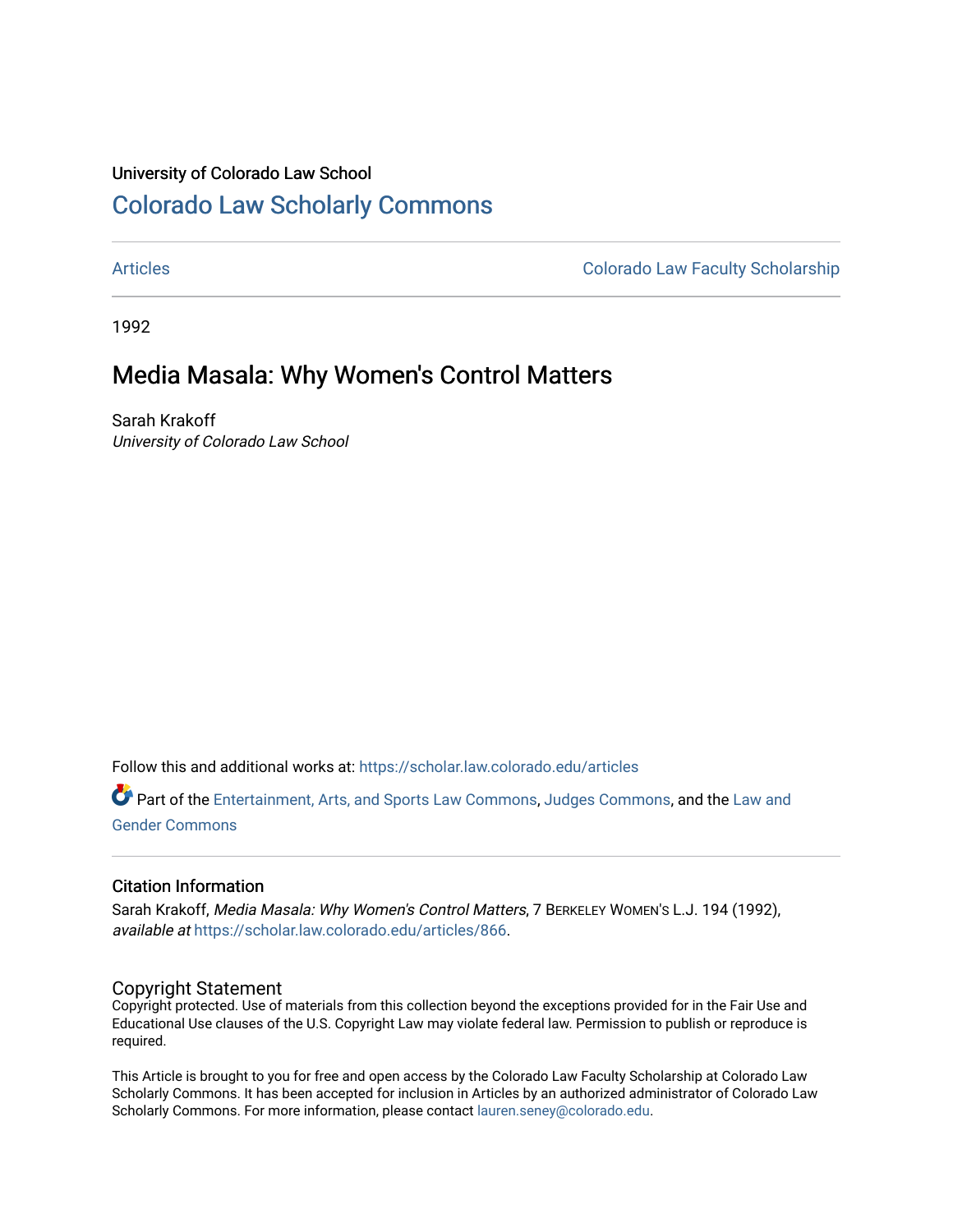# HEINONLINE

Citation: 7 Berkeley Women's L.J. 194 1992 Provided by: William A. Wise Law Library



Content downloaded/printed from [HeinOnline](http://heinonline.org/HOL/Page?handle=hein.journals/berkwolj7&collection=journals&id=198&startid=&endid=208)

Tue Aug 8 12:21:06 2017

- -- Your use of this HeinOnline PDF indicates your acceptance of HeinOnline's Terms and Conditions of the license agreement available at http://heinonline.org/HOL/License
- -- The search text of this PDF is generated from uncorrected OCR text.
- -- To obtain permission to use this article beyond the scope of your HeinOnline license, please use:

[Copyright Information](https://www.copyright.com/ccc/basicSearch.do?operation=go&searchType=0&lastSearch=simple&all=on&titleOrStdNo=0882-4312)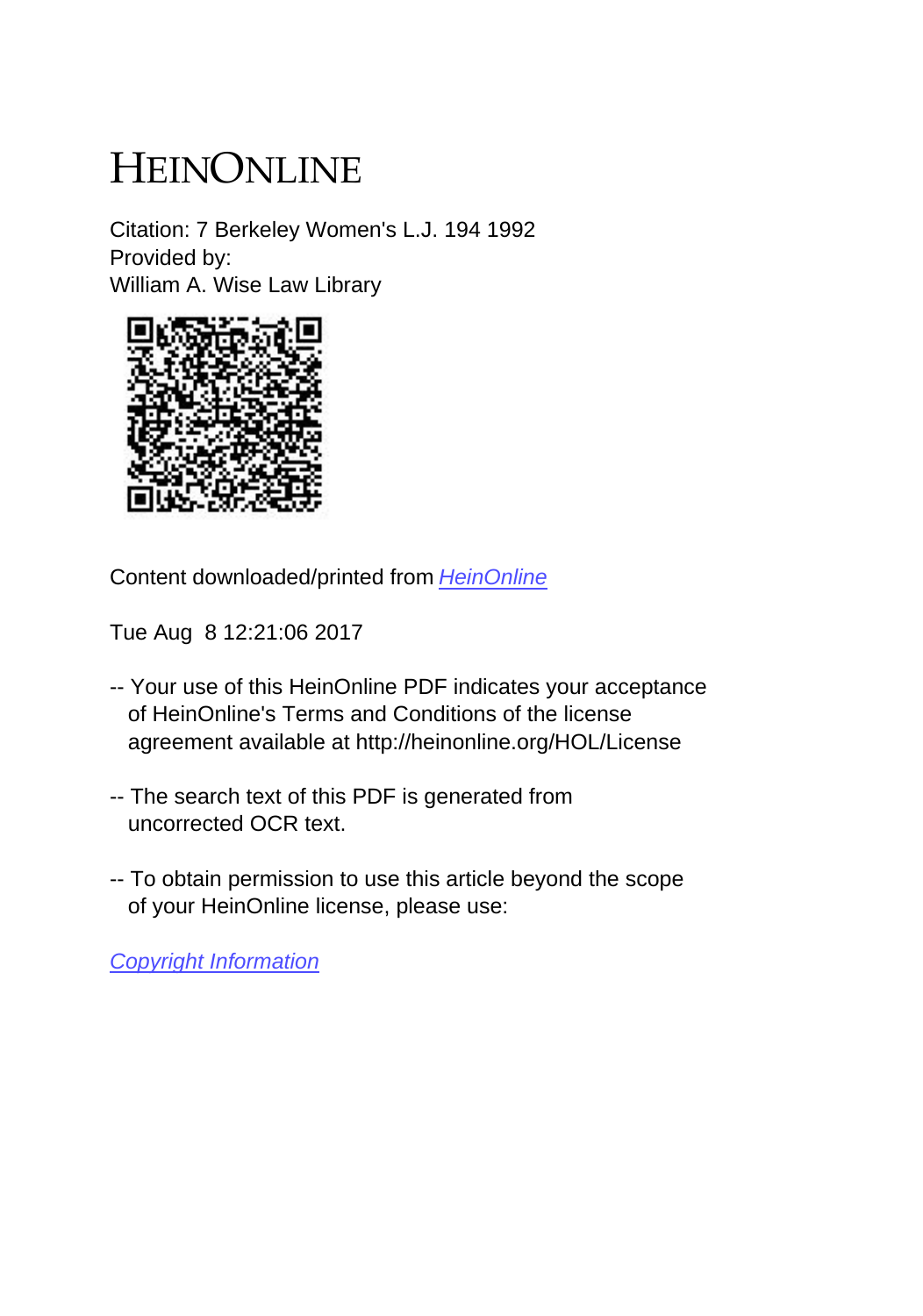# **Film Review/Essay Media Masala: Why Women's Control Matters**

**Sarah** Krakofft

#### **I. INTRODUCTION**

As legal scholars, attorneys, activists, and feminists, we stand **in** a tenuous and sometimes precarious position regarding the consumption of popular culture. American social values have an intensely reciprocal relationship with popular culture, each feeding and reconstituting the other in a dizzying dialectic which produces such real life/fictionalized icons as breathless and beautiful (but suicidal and alcoholic) Marilyn Monroe, talented and charismatic (but bleached and infantilized) Michael Jackson, and charming and presidential (but naive and reactionary) Ronald Reagan. Since there is no legal or political culture that remains separate from the influences of society in general, we are better equipped to fight sexist, racist, and other unjust policies if we understand the culture in which they exist. Rapists who are romanticized on film are not-too-distant cousins of the accused rapist who ends up in the courtroom.<sup>1</sup> Likewise, when sexual harassment is pervasively sanctioned and/ or trivialized in the media, it should come as no surprise that men neither recognize it nor expect to be punished for it.

Women of all races, classes, and sexual orientations are just beginning to control various aspects of media production, and this may result in a proliferation of competing viewpoints and realities that will enrich

t **J.D.,** Boalt Hall, **1991,** currently pursuing a Ph.D. in Berkeley's Department of Jurisprudence and Social Policy. With thanks to the editors of the Berkeley Women's Law Journal for their spirit of adventure in printing a film review. I would also like to thank my mom, Roberta Krakoff, who dragged me to all kinds of movies at an early age, and with whom I will some day form the first mother-daughter feminist film review team.

I Recent media treatment **of** two notorious rape trials further blurred the line between rape as entertainment and rape as a violent crime against women. The trials of William Kennedy Smith and Mike Tyson were both televised; and Mike Tyson's trial was reported in the sports pages of most major newspapers.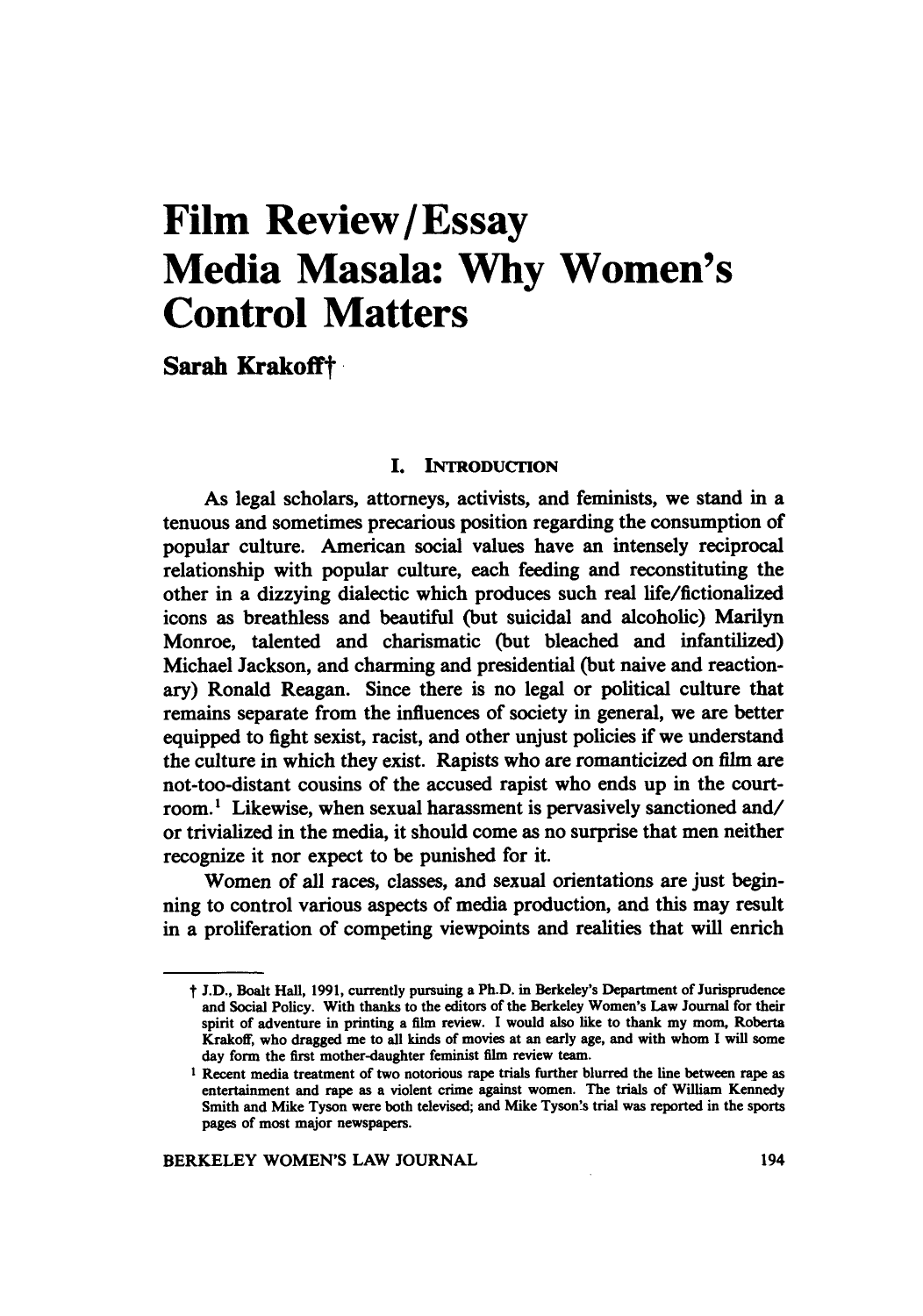both our aesthetic and our political lives.2 In this essay, **I** will discuss three recent films in order to highlight the connection between control of the media and the perspectives presented therein. **I** have chosen three films which diverge sharply in terms of their representation of women's lives. *Mississippi Masala* embodies the complexity and beauty that springs from true multiculturalism. It is a film that respects and loves women of color and the men in their lives, and appreciates the richness of life in general. *Grand Canyon,* on the other hand, is a stilted attempt to grapple with the meaninglessness and danger inherent in big city living. Although arguably well-intentioned, the film portrays women in surprisingly stereotypical and objectified roles. Finally, *Cape Fear* represents misogyny at its lowest. Imbedded in the "artfulness" of Martin Scorcese's camera angles are rape and molestation scenes which no one should ever pay **\$6.00 (let** alone **\$7.00** in New York and Los Angeles) to see.

### **II. LEGAL BACKDROP: IS THERE OR ISN'T THERE A** NExus **BETWEEN CONTROL AND CONTENT IN THE MEDIA? (OR CLARENCE THOMAS STRIKES AGAIN)**

While **the connections between one's race, gender, and class, and** one's political or artistic points of view remain topics of hot debate throughout many levels of society, Congress and the Supreme Court have formally recognized the connection between minority ownership of radio broadcast stations and diverse programming. In *Metro Broadcasting, Inc. v*  $FCC$ *,*<sup>3</sup> the Supreme Court held that limited preference programs designed to increase the number of minority owners of broadcast stations did not violate the Equal Protection Clause. Writing for the majority, Justice Brennan applied an intermediate standard of scrutiny to the Federal Communication Commission's racial and ethnic preference program. This standard required the preference to be substantially related to important governmental objectives.<sup>4</sup> The Court held that the promotion of diversity in programming was an important governmental objective,5 and then went on to conclude that a preference for certain racial and ethnic groups in licensing decisions did in fact relate to the government's stated objective.6

**<sup>2</sup>** Several films produced in the past year have expanded the opportunities for women (and possi**bly** men too) of all races, classes, and sexual orientations to enjoy going to the movies. Notable among these is **Daughters** of the Dust, directed **by** Julie Dash, the first African American woman to direct a feature length, wide release film. Unfortunately, this film did not open in the San Francisco Bay Area before the publication deadline. Other films that were either written or directed **by** women include Thelma and *Louise, Fied Green Tomatoes, and Ram*bling *Rose.*

**<sup>3 110</sup> S** Ct **2997 (1990).**

**<sup>4</sup> Id** at **3008-09.**

**<sup>5</sup> Id** at **3010. 6** Id at **3011-19.**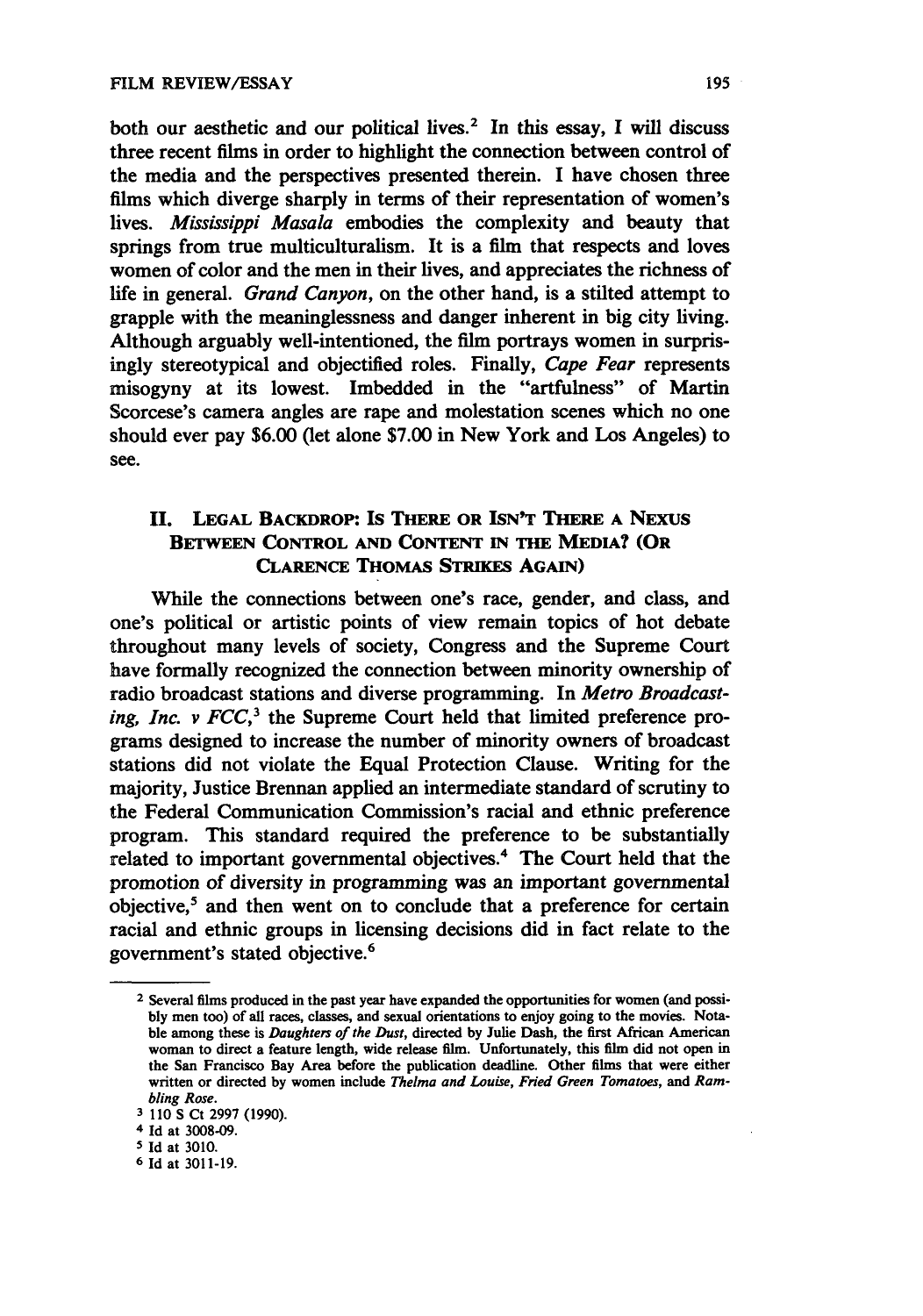While cloaked in the dry language of legal doctrine, the reasoning and holding in the *Metro Broadcasting* case nonetheless embodies a nuanced and sensitive vision of how we ought to achieve equality in a diverse society.<sup>7</sup> The decision acknowledges both that societal discrimination is something that Congress can and should do something about (without the meddlesome interference of an ideologically conservative Court'), and that race conscious measures promoting inclusion may be an appropriate means for accomplishing this end.

More recently, in *Lamprecht v FCC*,<sup>9</sup> a decision that mysteriously took over a year to get from the Judges' chambers to the official reporters, the **DC** Circuit struck down the FCC's milder gender preference scheme. In an opinion written **by** Judge Clarence Thomas, the court held that, while broadcast diversity was a substantial government interest, the government's methods in this case were not "substantially related to the goal that it hopes to achieve.""0 Judge Thomas, joined **by** Judge Buckley, conducted his own review of the empirical data presented in the case and concluded that the fit between women owners of radio stations and diversified programming was not substantial enough to pass constitutional muster. "[W]hatever 'women's programming' and 'minority programming' are, there is no evidence showing that women owner/ managers are substantially likelier to program them than are men."<sup>11</sup>

The good news is that, even in striking down the FCC's gender preference scheme, the **DC** Circuit was constrained to hold that diversity in programming is a substantial government objective. The increasingly fragile legacy left **by** Justices Brennan and Marshall still impacts lower court decisions, albeit in this case in a **highly** unsatisfying way. The bad news, which comes as no surprise to anyone with some exposure to legal reasoning, is that a precedent which imposes a particular doctrine does not necessitate any correspondingly predictable result. Unlike the *Metro Broadcasting* case, where the majority and dissent were at least ostensibly disagreeing about the standard of review,<sup>12</sup> in the *Lamprecht* case, both

**<sup>7</sup>**See Patricia **Williams, Metro Broadcasting** *Inc. v. FCC. Regrouping in Singular Times, 104* Harv L Rev **525 (1990),** for an insightful analysis of the case and its import for a timely vision of multiculturalism.

**<sup>8</sup>** Justice Brennan's opinion in *Metro Broadcasting* was a bare 5-4 majority. Justice O'Connor wrote a dissenting opinion joined **by** Chief Justice Rehnquist and Justices Scalia and Kennedy. Justice Kennedy also filed a separate dissent, joined **by** Justice Scalia, in which he elides all racial distinctions into racial oppressions, hinting at the absurdly unlikely outcome that the FCC's benign racial preference could lead Congress down the slippery slope towards racial apartheid. *Metro Broadcasting,* **110 S** Ct at 3046 (cited in note **3)** (Kennedy, **J.,** dissenting).

**<sup>9 1992</sup> US App LEXIS 1997 (DC** Cir).

**<sup>10</sup>**Id at **\*28.**

**<sup>11</sup>** Id at \*40.

**<sup>12</sup>**See Williams, 104 Harv L Rev at **526** (cited in note **7).** Professor Williams points out that while the doctrinal fight was over whether strict scrutiny or the majority's intermediate standard of review would be applied, in fact, the split lay even deeper than this would suggest: Although the majority and the dissenters framed the issue in terms of disagreement

about the standard of review, their underlying characterizations of the facts and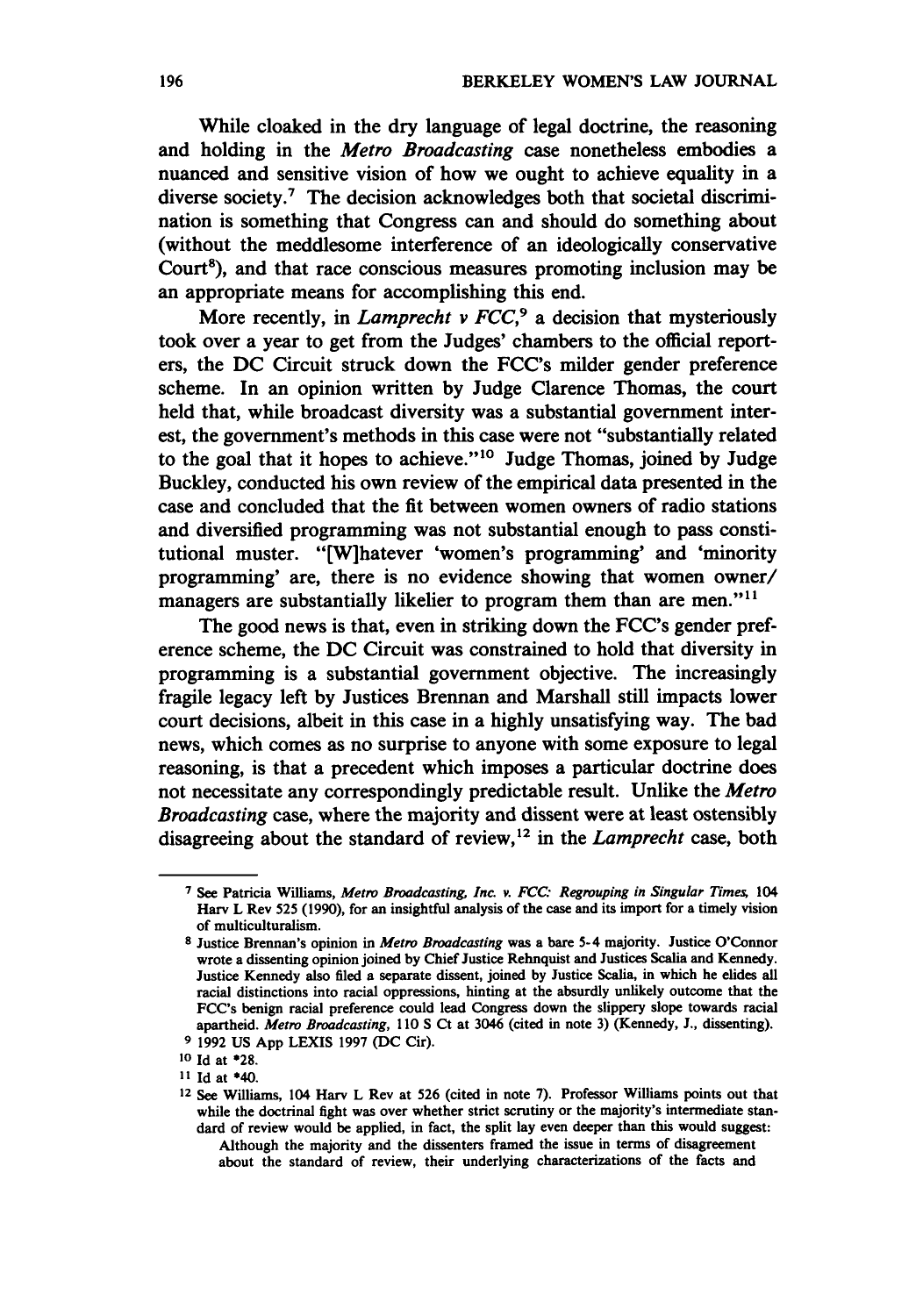the majority and the dissent employed the intermediate standard of review, yet each reached strikingly divergent conclusions about the constitutionality of the gender preference issue.

Judge Thomas reviewed the empirical study and determined that the evidence was insufficient for the purpose of proving a connection between women's ownership of radio stations and the promotion of women's or minority programming.<sup>13</sup> Judge Mikva, in dissent, concluded that the evidence available sufficed to conclude that Congress' decision was substantially related to its stated end.<sup>14</sup> The two opinions differ not only in their assessment of the available data, but also in the extent to which they conclude that the use of such data determines a finding that Congress has engaged in "reasoned analysis," as opposed to having relied on stereotypes about gender in order to pass its gender preference. Judge Thomas' definition of stereotype appears to be any sort of generalization, good or bad, that is made about a group and that is not based on statistical accuracy: "[Ain untrue and widely-held generalization about men or women is by definition a 'stereotype.' <sup>"15</sup> Judge Mikva, however, concluded that a social stereotype may exist whether or not there is an empirical foundation for it. In his assessment, the quality of the generalization mattered more than the statistical evidence upon which Congress claims to have relied. **<sup>16</sup>**

Judge Thomas' definition leaves much to be desired. Whether or not a stereotype has any basis in truth is irrelevant. Many stereotypes have a kernel of truth, and some even have a large degree of statistical correlation with the attributes of the stereotyped group. Equal Protection analysis must be more demanding and more nuanced than crude statistics.17 **I** am sure that Judges Thomas and Buckley would balk at imposing a lesser burden of proof on male defendants than on females, yet this kind of social policy would be overwhelmingly supported **by** statistics about crime commission. One could find such a federal scheme substantially related to the important governmental objective of fighting crime. This is, of course, a preposterous example, and brings to bear all sorts of constitutional issues beyond the Equal Protection Clause; but it

weighing of the evidence were so polarized that the split probably would have remained even had they agreed on this doctrinal issue.

*<sup>13</sup>***Lamprecht, 1992 US App LEXIS** at **\*40** (cited in note **9).**

<sup>14</sup> **Id** at **\*88-89.**

**<sup>15</sup> Id** at **\*36.**

**<sup>16</sup> Id** at **\*69-72,** \*83-84.

**<sup>17</sup>**Ironically, while Judge Thomas rested his whole opinion in **Lamprecht** on a cramped reading of the available statistical data, his conservative colleagues on the Supreme Court dismissed much stronger statistical evidence as inconclusive in the *Metro* **Broadcasting** dissent. *Metro Broadcasting,* **110 S** Ct at **3037-38** (O'Connor, **J.,** dissenting) (cited in note **3).** It seems that if statistics present a strong case for group behavior, then the appropriate conservative analysis is that group behavior is nothing other than an aggregate of individual choices. **If,** however, statistics can be used to undermine an anti-discrimination policy, they take on immense significance. In either approach, what is lacking is an historical and contextual reading of the data. See Williams, 104 Harv L Rev at 532-33 (cited in note **7).**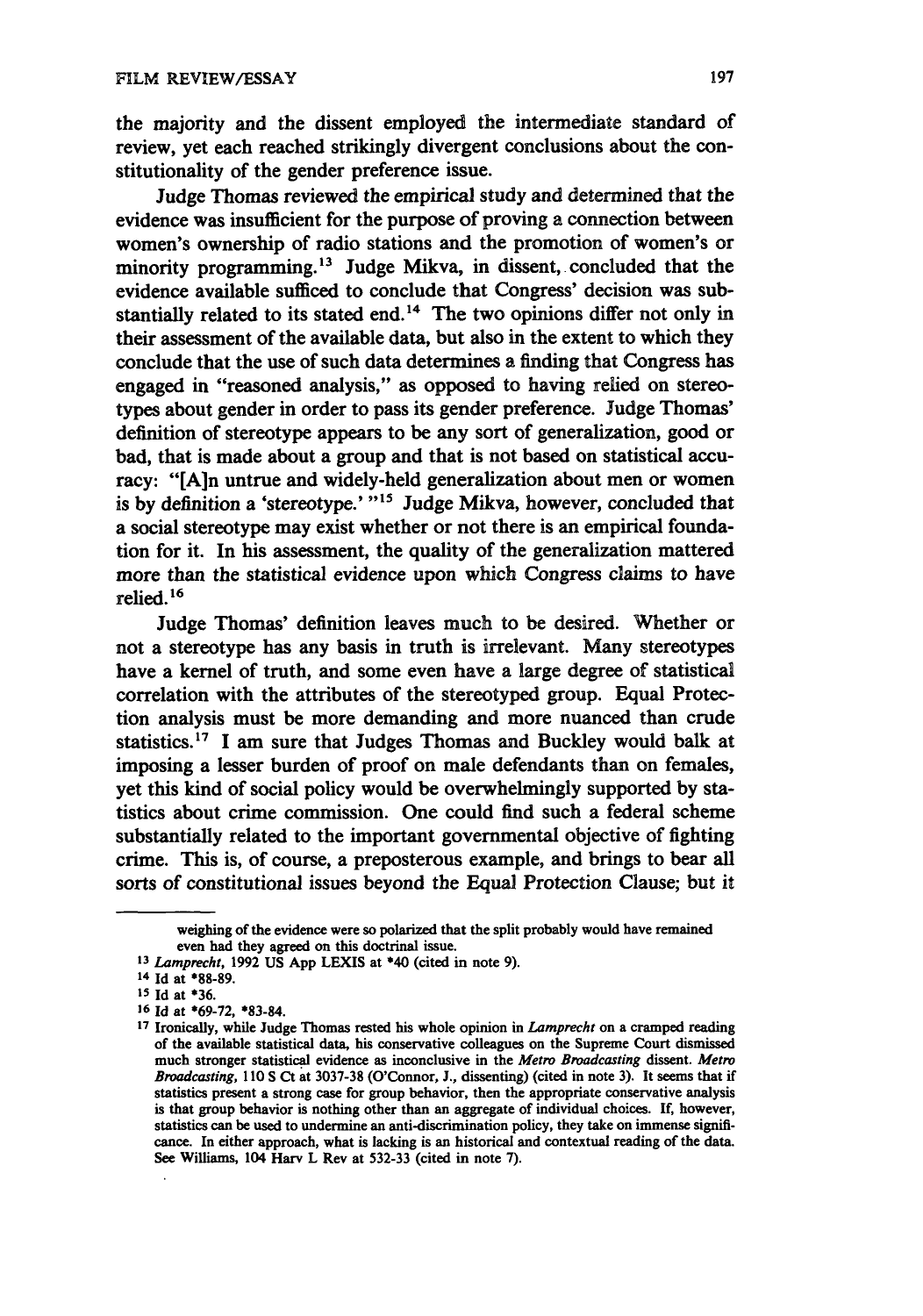illustrates the point that equality is, and always has been, about something more than sheer numbers. As Judge Mikva states, "When the Court has struck down gender classifications, it has done so because they rested on impermissible stereotypes whether or not they were supported by statistical evidence."<sup>18</sup>

In the following discussion of women in films, **I** hope to put the statistical data in context. Against the backdrop of the **DC** Circuit's myopic and rigid view of gender equality, **I** would like to suggest that women's control of and participation in the media does matter, and we only have to look around us, take a stroll to the local cinema, or pick up a bestseller, to determine that this is so. What is required is a more sensitive reading of our culture, not a more rigid reading of a particular set of data.<sup>19</sup> When Congress, not known for its history of sensitivity to gender oppression, makes an attempt to create social policy that reflects such concerns, the courts ought not to interfere.

#### **III.** *MISSISSIPPI MASALA*

*Mississippi Masala* weaves several stories together. One story tells of Kinnu (Sharmila Tagore) and Jay (Roshan Seth), who were forced to leave their homeland of Uganda when Idi Amin took over and required the expulsion of all Indians from the country. Another relates the love affair between Mina (Sarita Choudhury), Jay and Kinnu's daughter, and an African American man named Demetrius (Denzel Washington). Yet another gives a glimpse of the transplanted Indian culture that exists in the South, and still another hints at the strengths in and struggles faced **by** Demetrius' family. None of the stories in the film focuses on white people, and, while this may be a source of chagrin to some viewers, 20 not only does it not detract from the film, but it adds to the verisimilitude of

*<sup>18</sup>Lamprecht,* **1992 US App LEXIS** at **069** (cited in note **9).**

**<sup>19</sup> I** would like to make clear that I have nothing against the use of statistical evidence to prove that women's control of (or even greater participation in) the media might make a difference. As Judge Mikva pointed out, the evidence available in the *Lamprecht* case suggested the opposite conclusion than the one reached **by** Judge Thomas that the available data proved that there was no correlation between women's ownership of radio stations and diverse programming. In fact, the report he cited came to the opposite conclusion. While the correlation between women's ownership and diverse programming was not as strong as that between minority ownership and diverse programming, there was still a stronger correlation than between white males and diverse programming. *Lamprecht,* **1992 US App LEXIS** at **\*88** (cited in note **9).**

**<sup>20</sup>** In fact, as one reviewer observed, "There are virtually no white characters in the film." Peter Rainer, *Interracial Affair Spices "Mississippi Masala,"* **LA** Times **F8** (Feb 14, **1992).** This obviously bothered the reviewer, who went on to critique the film's understated way of treating the ethnicity of its subjects: "[The film's director] Nair, in an attempt, perhaps, to downplay the voyeuristic, ethnographic aspects of the material, is too cavalier about the audience's need to know." **Id.** One wonders about precisely who makes up the reviewer's "audience," and whether this simply isn't a rhetorical mask for his own voyeurism.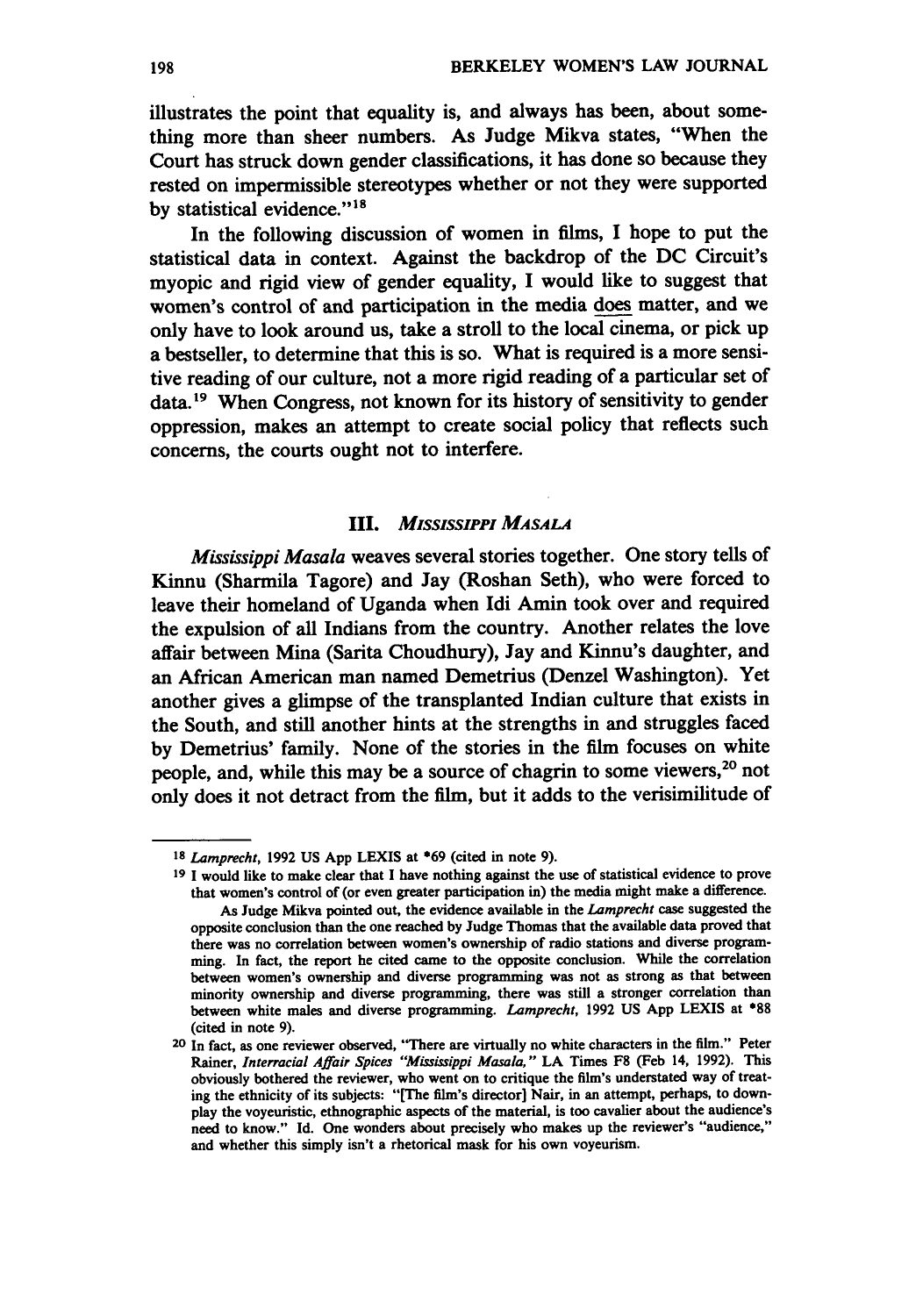the depiction of southern life.<sup>21</sup>

The director, Mira Nair, and writer, Sooni Taraporevala, portray their characters' lives with both sensitivity and levity. A subtle and mischievous humor pervades the film. Along with this light touch coexists a pathos achieved in few films. In one of the final scenes, Jay returns to Uganda to find that his African friend, with whom he has not communicated since he left, has died. He then stands amidst the rich, lively swirl of Ugandan culture while a dark skinned African baby tenderly reaches out towards Jay's lighter Indian skin. The baby's mother hands him to Jay, and they sway together to the Ugandan street music. It is a moving vision of how we ought to live.

The women in the film, Mina and Kinnu, convey strength, intelligence, and confidence. Kinnu holds the family together **by** running a liquor store and Mina works cleaning bathrooms in the hotel where they live. Mina also exercises control over her romantic life, rejecting an ideal suitor from her ethnic group for a romantic choice of her own in Demetrius.

While the film is **by** no means flawless (there are a couple of underdeveloped plot threads and Mina's character could have been more **fully** explored), the imperfections do not detract from the emotional impact of the film. Nair and Taraporevala educate us and move us as they entertain us-a rare feat indeed. That women of color spin these cinematic tales provides significant proof that control of the media matters.

#### *IV.* **GRAND** *CANYON*

In *Grand Canyon,* director Lawrence Kasdan tries to come to grips with the alienation and tragedy of everyday life. Mack (Kevin Kline), a white middle-aged immigration lawyer, is the main protagonist who meets Simon (Danny Glover) when Mack's new Lexus breaks down in South Central Los Angeles. Simon, an African American tow truck driver, saves Mack from four menacing gang members in a scene that could have been lifted from Robert Townsend's *Hollywood Shuffle,* the satire about the terrible treatment of African American actors in Hollywood.<sup>22</sup> Mack feels indebted to Simon and proceeds to meddle in his life, albeit in a helpful and well-intentioned way. Meanwhile, Mack's wife, Claire (Mary McDonnell) has found a baby while jogging near their expensive Los Angeles home. The film revolves around Mack and

**<sup>21</sup>**And life in most of the United States, for that matter, where segregated living is the norm and social integration the exception.

**<sup>22</sup>** This scene provides further evidence that perspective matters. In *Boyz N* **the** *Hood,* director John Singleton proved that stories about African Americans who live in dangerous neighborhoods and become gang members do not have to be exploitative and stereotypical. However, Lawrence Kasdan clearly was out of his element when dealing with the same material.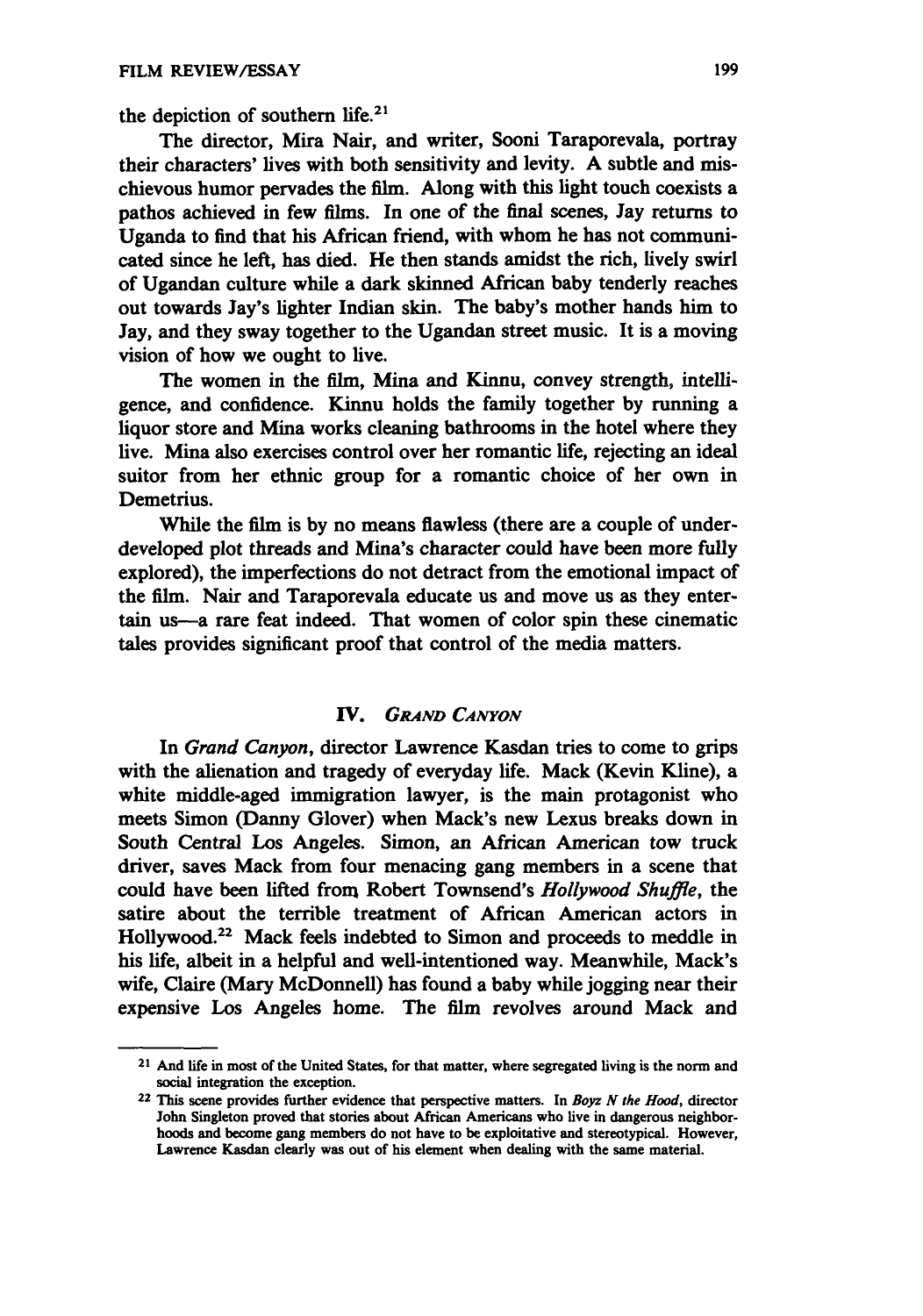Claire, with various sub-plots swirling about them in a testament to how serious, unpredictable, yet ultimately downright warm and **fuzzy** life is.

**I** disliked so much of *Grand Canyon* that I struggle to restrain myself from harping on the contrived dialogue, the self-important sanctity, the liberal any-little-thing-we-do-is-enoughness that oozes all over the screen. But restrain I will, because women are so especially mistreated that **I** will use up the available print space on them alone. The opening scene takes place in the Los Angeles Forum at a Lakers game. Interspersed with shots of Magic Johnson et al doing their thing on the basketball court are scenes of various young women in tight shirts or sweaters, their breasts swaying and **jiggling** as they cross the screen. The point of this? Another male's eye view of a mid-life crisis, either Mack's or his producer pal Davis' (Steve Martin), or perhaps both. After all, the ever-popular cinematic (and real life) cliche of men chasing after young, perky women in order to regain their fading virility could strike any man-over-forty at any time—and this is just the beginning of the film.

The sub-plot involving Mack and Dee (Mary Louise Parker), his secretary, portrays issues of sexual harassment in the workplace in a trivialized and completely unreflective manner. Many people who saw the film might balk at my calling Mack and Dee's one night stand sexual harassment: after all, she pursued him. But herein precisely lies my point. For every young, attractive, confused secretary who develops a crush on her nice-guy boss and then has the audacity to touch his hand to make a pass, there are hundreds, **if** not hundreds of thousands, of women who work in positions subordinate to men who have no choice about putting up with constant verbal and physical harassment. As a result, this comes across as a male fantasy of what sleeping with the hired help could be like. Aside from Dee's confused and ultimately ineffective confrontation with Mack, Mack suffers no repercussions whatsoever for their little affair. Claire, his wife, never finds out. Mack apparently suffers no guilty twinges: after all, he tells Dee, I told you this couldn't go anywhere. Meanwhile, all of the problems between Mack and Claire become focused on *her* mid-life crisis of wanting to adopt the baby she has found in the woods. $23$ 

To sum it all up, for a film that makes a grandiose attempt to touch on the most current and troubling issues of modern times-racism, the environment, the absence of empathy in our lives-it miserably fails to put many vital issues anywhere close to the center. The one bright spot in the film is the positive portrayal of the relationship between Simon and

**<sup>23</sup> The baby-a** conveniently brown baby-eventually does get adopted **by** Mack and Claire, partly thanks to a homeless man who remarkably has Claire's problems on his mind and prophetically mutters that "she needs you as much as you need her." In a juxtaposition of which Kasdan may or may not have been aware, while the rich, white couple is happily saving a brown baby, a man selling life insurance policies for children is knocking on Simon's sister's door in South Central Los Angeles.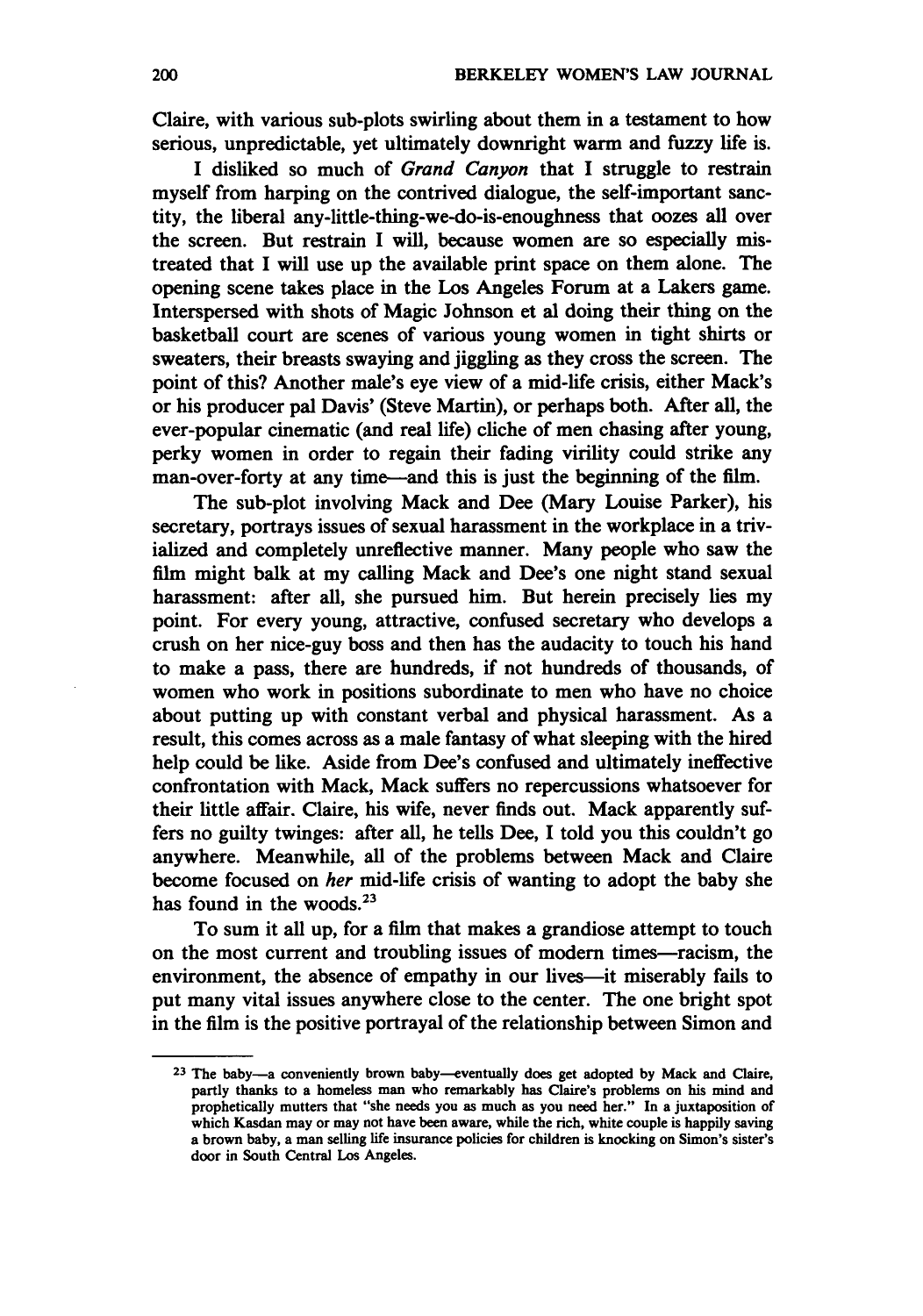Jane (Alfre Woodard), the woman to whom Mack introduces him. Woodard's character is refreshingly strong and confident, and she makes the bit part stand out from the plodding morass that surrounds it. **A** film solely about Simon and Jane, directed **by** someone other than Kasdan, would have been a big improvement.

Kasdan, of *Big Chill* fame, directed and produced **the** film, and cowrote the screenplay with his wife Meg Kasdan. Meg Kasdan's involvement might have been responsible for the sympathetic characterization of Claire and some of the other women characters, but her presence clearly could not compensate for the fact that this ultimately was Lawrence's/ Mack's film. At any rate, the point is not to draw indelible lines between women-and-goodness and men-and-badness, but rather to point out the harm that is perpetuated by big-screen distortions of women's lives.<sup>24</sup>

#### V. *CAPE* **FEaR**

The first time **I** saw *Cape Fear,* **I** walked out after the brutal scene in which Max Cady (Robert De Niro) rapes, beats, mangles, and bites the cheek off a young female colleague<sup>25</sup> of Sam Bowden's (Nick Nolte). I do not like to recall, let alone recount the details of, this scene, but because of the following characterization of the film, I find such graphic description necessary: "In *Cape Fear,* the scenes of rape and murder are not excessive given the theme of the movie. The terror is sophisticated and psychological."26 Did this person and I see the same film? **I** am afraid that we did, as did the reviewers who found Sam Bowden's teenage daughter Danielle (Juliette Lewis) "ripe,"<sup>27</sup> and praised her for "providing the sexual tension,"<sup>28</sup> in the film. As one reviewer aptly remarked,

**<sup>24</sup>** Women, as well as men, are sometimes involved **in** projects that distort women's lives. Some readers might claim that this undermines my point. Women, however, live their lives in a sexist society, too, and therefore cannot remain immune from the influences of the pervasive degradation of women. This review-essay is about the possibilities presented **by** increasing women's involvement in media production, not about the biological necessity of organizing along gender party lines.

**<sup>25</sup>**Although the woman has a name in the film, **I** could not find any mention of her character in any of the reviews. Even the lone feminist review of the film does not explicitly discuss this brutal and unnecessary scene. Elizabeth Aird, *Evil Lurks at the Cap"* Cape Fear **is** *a cynical cinematic nightmare of violence against women,* Vancouver **Sun CI** (Nov **15, 1991)** *("Evil Lurks").* Rather than see the film a third time, **I** leave her unnamed in order to draw attention to this telling omission **by** the press. **<sup>26</sup>**Gregory Felton, *Movie Unfairly* Trashed, Vancouver Sun **A13** (Dec **9, 1991).**

**<sup>27</sup>**Vincent Canby, *De Niro as Revenge Seeker in Scorcese's* Cape Fear, NY Times **C17** (Nov **13, 1991).**

**<sup>28</sup>**Janet Maslin, *The Year in Ars" Film 1991,* NY Times Sec 2, **9** (Dec **29, 1991).** In this article, Ms. Maslin also includes the following tidbit:

Story of the Year **- A** smart young woman is entrapped **by** a brutish male who eventually wins her respect and affection. This premise can be found in the year's two most seamlessly fine films: *The Silence of the Lambs and Beauty and the Beasi Bugsy* and *Thelma and Louise* are close behind.

Apparently, not only did Ms. Maslin and **I** not see the same *Cape Fear,* but there were two versions of *Thelma and Louise* out as well.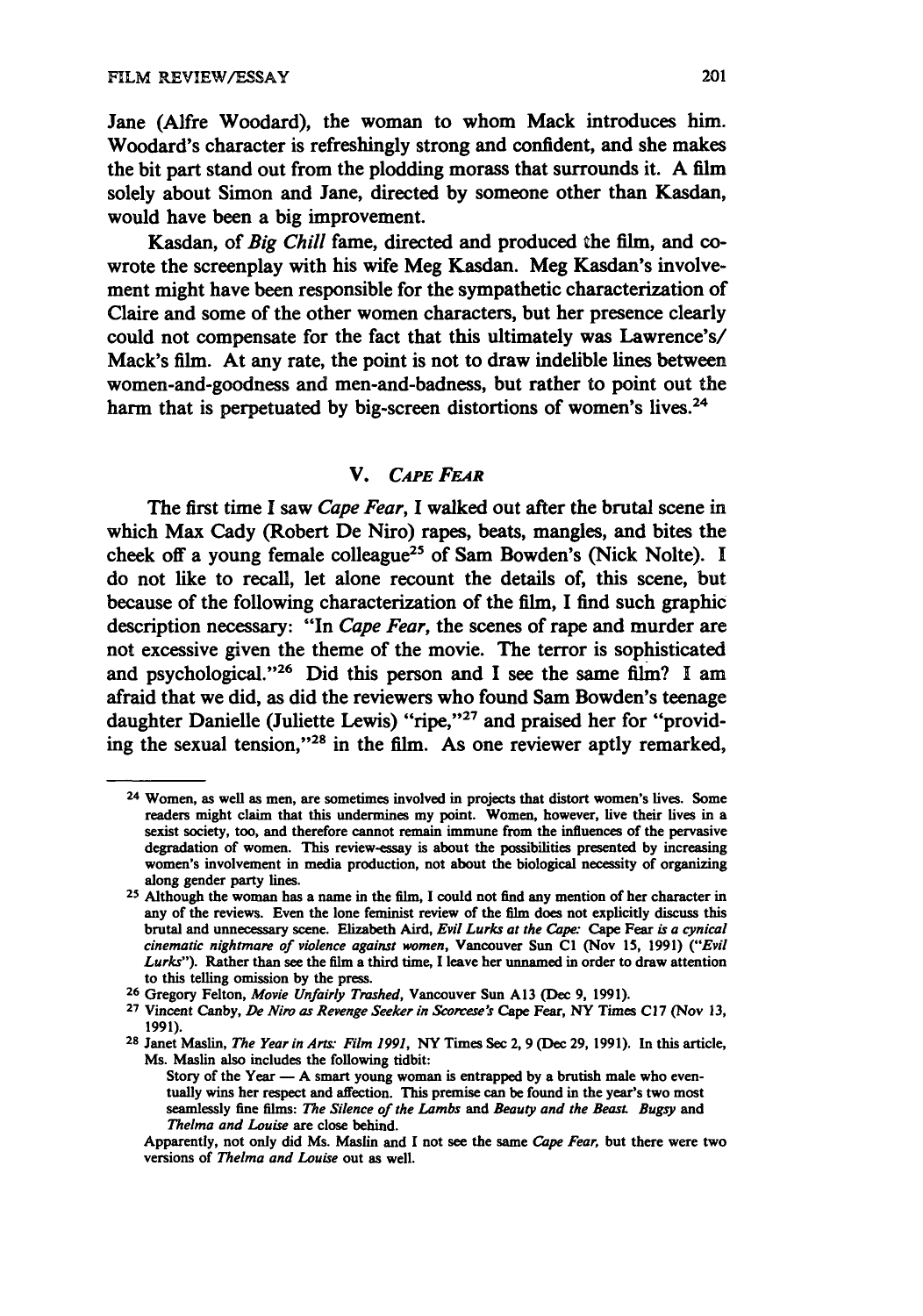"Film theorists talk about women's bodies as the battle site of the power struggle between men, and this is as good an example as you'll find."<sup>29</sup>

The film is indeed about the struggle between two men. Cady, just released from a prison sentence, seeks revenge on Bowden, the attorney who buried a file that could have gotten Cady out of a conviction for rape. Instead of attacking Bowden personally, Cady prefers to terrorize him **by** raping the women in his life. The dramatic tension of the film revolves around whether Cady will succeed in raping Danielle, Bowden's teenage daughter. We are treated to the above-described rape of Bowden's colleague as well as an attempted rape of Bowden's wife, Leigh (Jessica Lange). This film made me feel so awful that the only motivation to sit through it was the catharsis **I** envisioned in writing this review. Dredging up the details only makes me angry all over again, however, in perhaps a perverse testament to the ugly power of the film.

The sexual exploitation of children is horrifically glamorized in what has been termed the "seduction scene" between Cady and Danielle. Danielle sucks and pouts as Cady, posing as her drama teacher, strokes her face and then sticks his thumb in her mouth. Women who have been sexually molested as children may feel it all over again if they subject themselves to this scene. Furthermore, they may continue to blame themselves, since Danielle is nothing if not the "sexually budding virgin who wants it." Adolescence is indeed a time of sexual growth and confusion, and young women occasionally do feel attracted to older men, but none of this excuses the insensitive exploitation of this traumatic time of life for the benefit of a voyeuristic audience.

That artists such as Scorcese and De Niro devote their creative energies to such dangerous stuff disappoints and frightens me. Rape is a serious subject, and if it is to be treated on film, it must be treated seriously and not as a titillating backdrop. In *The Accused,* for example, the rape scene was brutal and ugly, but that was the point of the film. Viewpoint, not subject matter, is often what makes the difference between nightmares and education.

#### **VI. CONCLUSION**

The constitutionality of gender preferences for ownership of radio stations may seem a far cry from my opinion of *Grand Canyon,* but I hope that the juxtaposition of these thoughts invites the reader to reflect on the connection between such legal decisions and the world to which they ultimately refer. Media influences our lives immeasurably, and so the fight for control over radio stations, movie studios, etc., has stakes that are much higher than mere entertainment. It behooves us to take

**<sup>29</sup> Aird,** Evil *Lurks,* **Vancouver Sun CI (cited in note 25).**